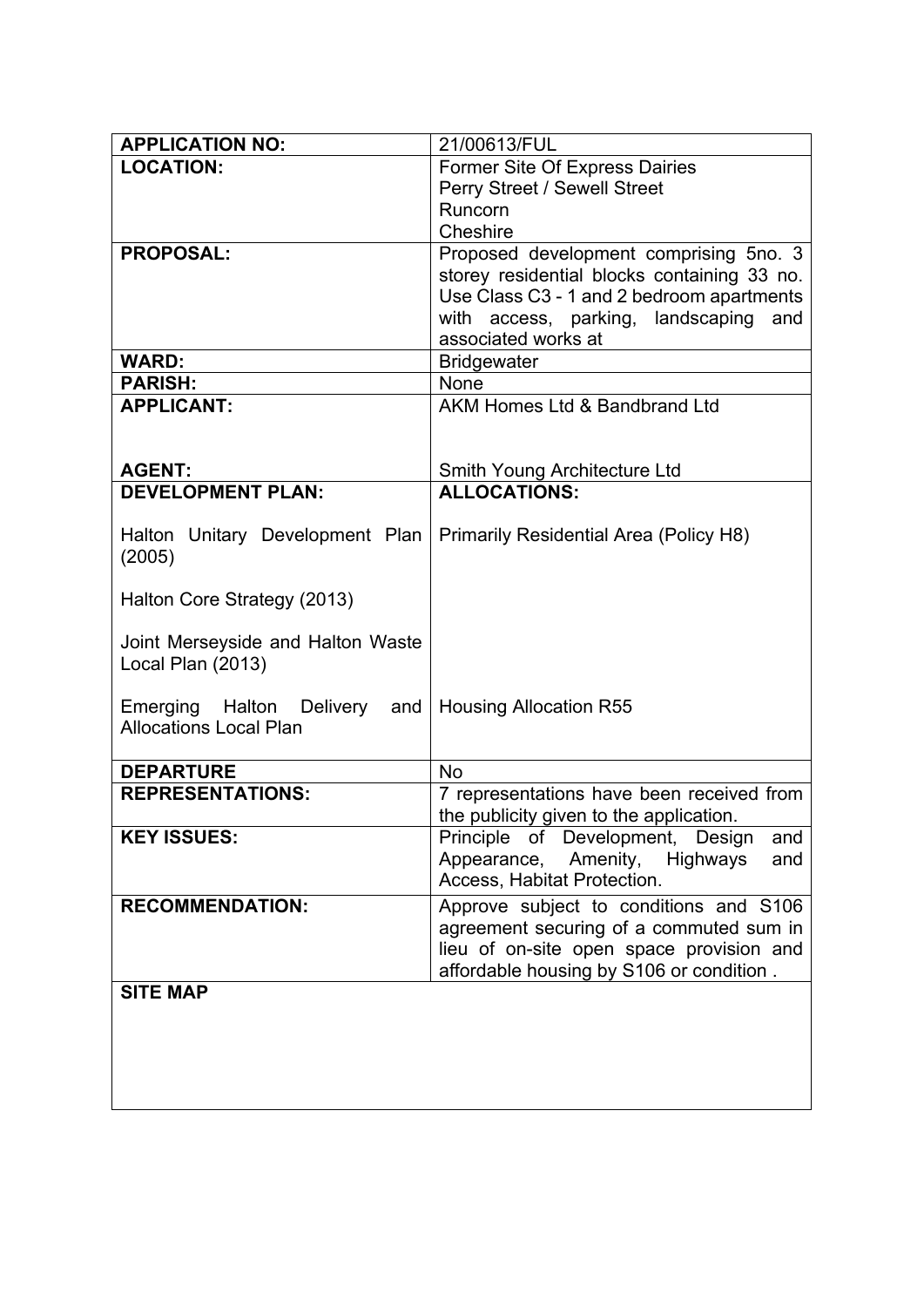

## **1. APPLICATION SITE**

## 1.1The Site

The site is located in the residential area off Picton Avenue, Runcorn. The site comprises a vacant, underused and previously developed parcel of land, approximately 0.2 hectares (1978.00sq.m) in area. The site was a former milk depot known as Express Dairies, which stopped operating and was cleared of buildings in the late 2000's.

## 1.2Planning History

Since the site stopped operating as Express Dairies, there have been the following relevant planning permissions granted for the site:

- 11/00018/FUL Application for a new planning permission to replace an extant planning permission, in order to extend the time limit for implementation on 07/00832/FUL (permitted 12/12/2012)
- 07/00832/FUL Proposed redevelopment of former milk depot to provide 81 No. apartments in single block (up to seven storeys high) (permitted 30/01/2008)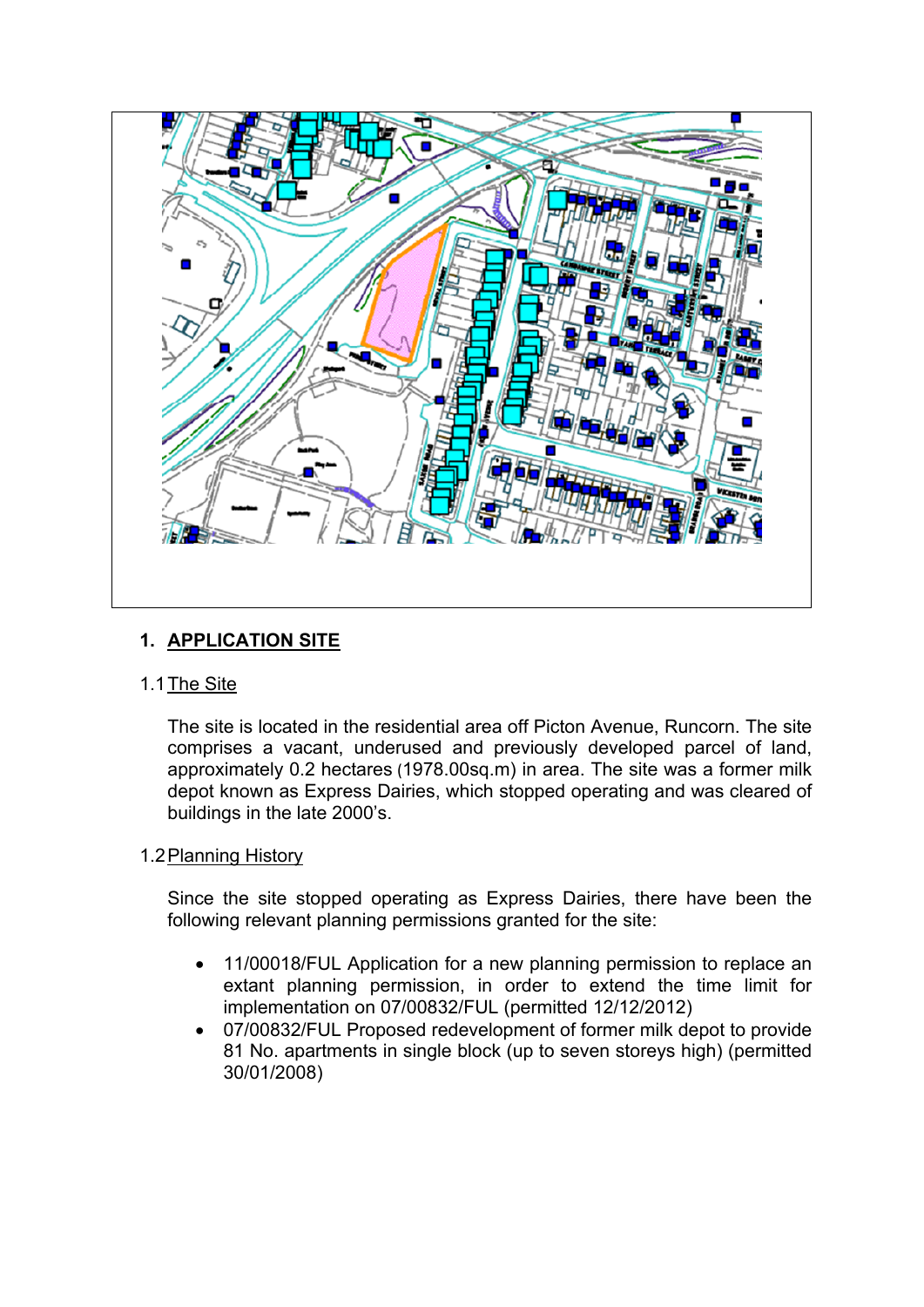## **2. THE APPLICATION**

## 2.1The Proposal

Proposed development comprising 5no. 3 storey residential blocks containing 33 no. Use Class C3 - 1 and 2 bedroom apartments with access, parking, landscaping and associated works.

### 2.2Documentation

The application is accompanied by the associated plans in addition to a design and access statement, transport statement, drainage strategy, SI report, affordable housing statement, noise impact assessment, preliminary ecological appraisal, arboricultural impact assessment, invasive species management statement.

## **3. POLICY CONTEXT**

Members are reminded that planning law requires for development proposals to be determined in accordance with the development plan, unless material considerations indicate otherwise.

## **THE DEVELOPMENT PLAN**

3.1Halton Unitary Development Plan 2005 (UDP)

The following policies within the adopted Unitary Development Plan are considered to be of particular relevance;

- BE1 General Requirements for Development
- BE2 Quality of Design
- BE22 Boundary Walls and Fences
- GE21 Species Protection
- PR2 Noise Nuisance
- PR5 Water Quality
- PR8 Noise Sensitive Development
- PR14 Contaminated Land
- PR16 Development and Flood Risk
- TP6 Cycle Provision as Part of New Development
- TP7 Pedestrian Provision as Part of New Development
- TP12 Car Parking
- TP17 Safe Travel for All
- H1 Provision for New Housing
- H3 Provision of Recreational Greenspace

3.2Halton Core Strategy 2013 (CS)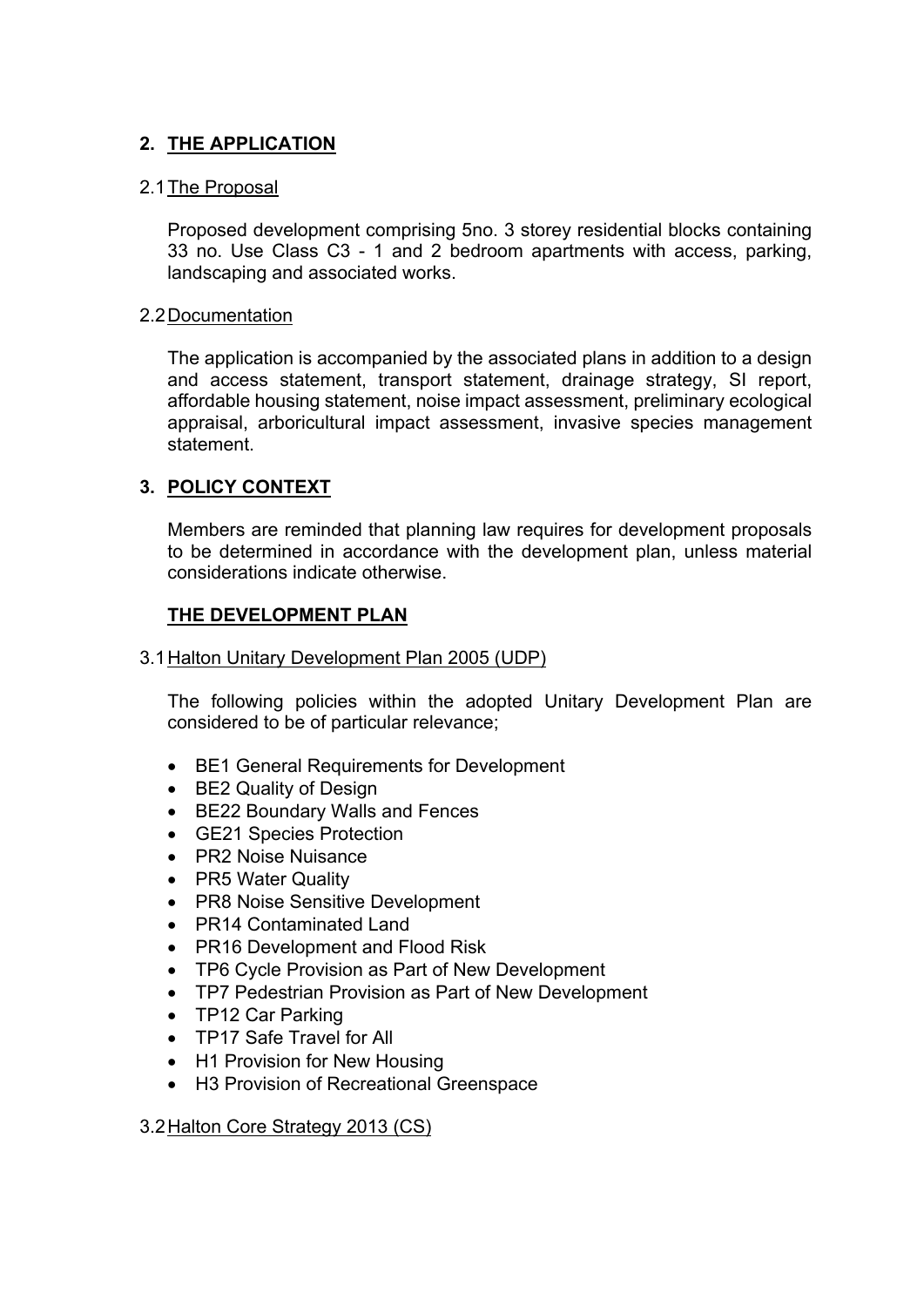The following policies, contained within the Core Strategy are of particular relevance:

- CS1 Halton's Spatial Strategy
- CS2 Presumption in Favour of Sustainable Development
- CS13 Affordable Housing
- CS15 Sustainable Transport
- CS18 High Quality Design
- CS19 Sustainable Development and Climate Change
- CS20 Natural and Historic Environment
- CS23 Managing Pollution and Risk
- CS24 Waste

## 3.3Joint Merseyside and Halton Waste Local Plan (2013)

The following policies, contained within the Joint Merseyside and Halton Waste Local Plan are of relevance:

• WM8 Waste Prevention and Resource Management;

• WM9 Sustainable Waste Management Design and Layout of New Development.

## 3.4 Emerging Delivery and Allocations Local Plan

RD1 Residential Development Allocations. A number of policies within the DALP are relevant to the determination of this application. The modification to some of the policies are not considered to reduce the weight given to the policies at this stage of the plan process. Therefore, these policies should be given significant weight. The policies within the DALP are considered to result in the same assessment as those set out below in relation to the UDP and Core Strategy Policies.

## **MATERIAL CONSIDERATIONS**

Below are material considerations relevant to the determination of this planning application.

## 3.5National Planning Policy Framework

The revised National Planning Policy Framework (NPPF) was published in July 2021, this sets out the Government's planning policies for England and how these should be applied.

## 3.6Supplementary Planning Documents (SPD)

The Design of New Residential Development SPD (May 2012); Affordable Housing SPD (January 2014); and Draft Open Space SPD (October 2007).

## 3.7Other Considerations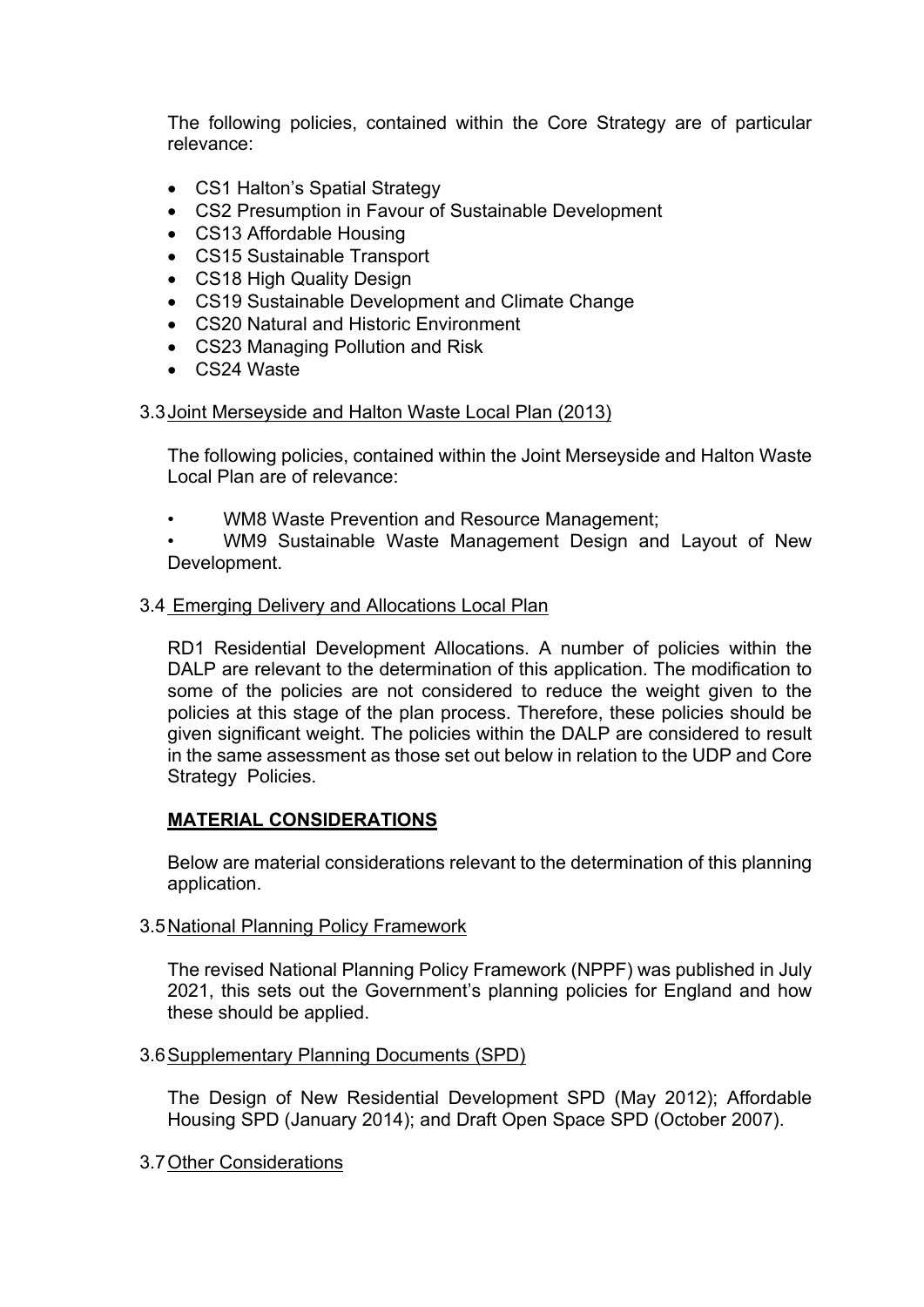The application has been considered having regard to Article 1 of the First Protocol of the Human Rights Act 1998, which sets out a person's rights to the peaceful enjoyment of property and Article 8 of the Convention of the same Act which sets out his/her rights in respect for private and family life and for the home. Officers consider that the proposed development would not be contrary to the provisions of the above Articles in respect of the human rights of surrounding residents/occupiers.

## 3.8 Equality Duty

Section 149 of the Equality Act 2010 created the public sector equality duty. Section 149 states:-

(1) A public authority must, in the exercise of its functions, have due regard to the need to:

a) eliminate discrimination, harassment, victimisation and any other conduct that is prohibited by or under this Act;

b) advance equality of opportunity between persons who share a relevant protected characteristic and persons who do not share it;

c) foster good relations between persons who share a relevant protected characteristic and persons who do not share it.

Officers have taken this into account and given due regard to this statutory duty, and the matters specified in Section 149 of the Equality Act 2010 in the determination of this application.

There are no known equality implications arising directly from this development that justify the refusal of planning permission.

## **4. CONSULTATIONS**

Highways and Transportation Development Control

No objection to the proposed development, comments have been incorporated into the Highways and Access section below.

## Contaminated Land Officer

Comments not yet received, member will be updated of these via the AB list.

#### Environmental Protection

No objections subject to conditions relating to the standard of glazing and trickle vents to minimise noise disturbance to future occupiers from the expressway.

## Open Spaces

No objection to the proposed development, comments have been incorporated into the Trees and Landscaping section below.

## Merseyside Environmental Advisory Service – Ecology and Waste Advisor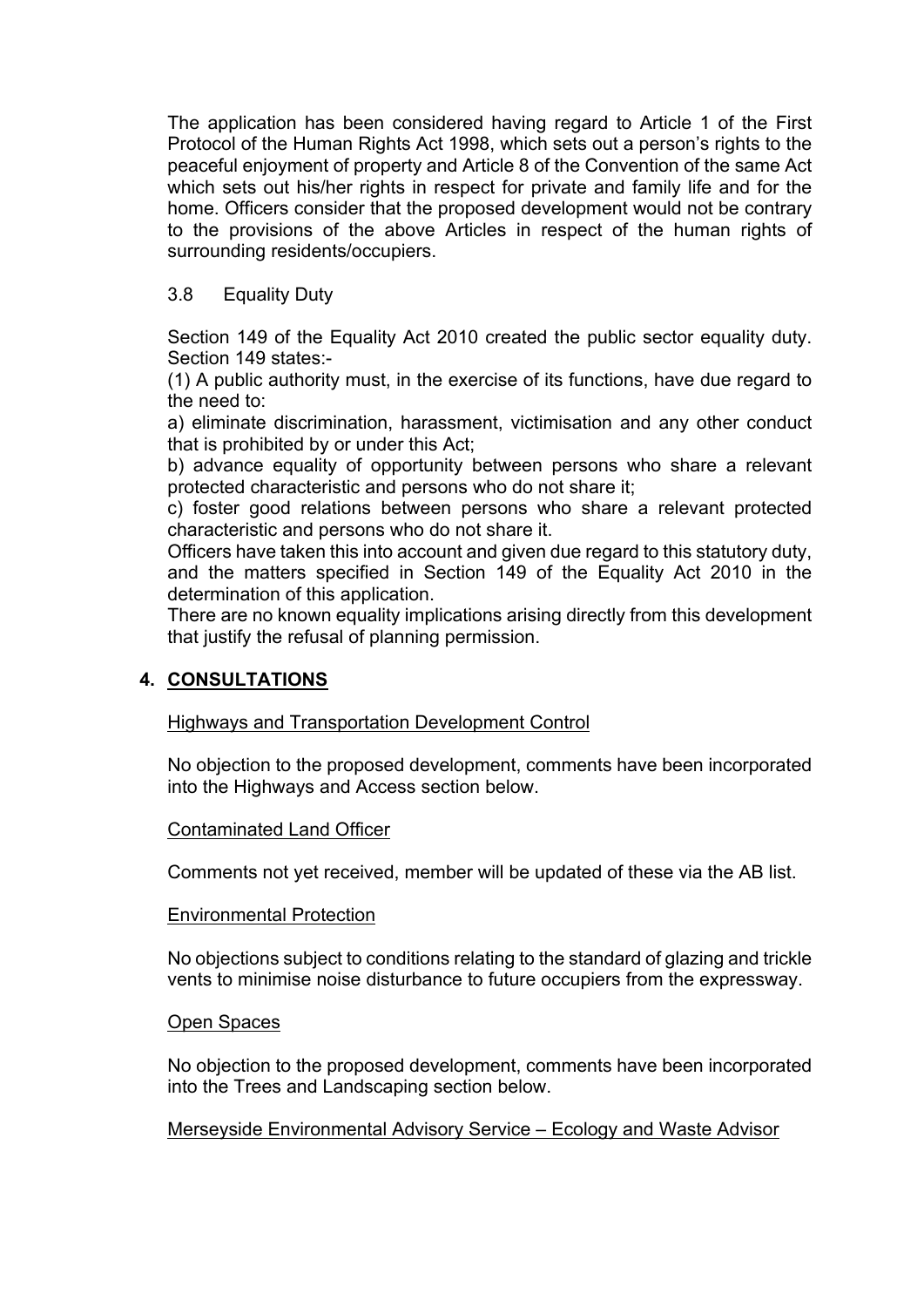No objections, the HRA concludes that the development would not have an adverse effect on the integrity of the European sites in combination provided that the mitigation in the form of an awareness raising information leaflet in householder information packs secured by condition. Other conditions are recommended for the protection of nesting birds, badger and hedgehog, and the implementation of the method statement for dealing with invasive plant species.

### Lead Local Flood Authority (LLFA)

No objections, however further information is required therefore conditions are recommended for an updated detailed drainage strategy. The detailed comments from the LLFA have been incorporated into the Flood Risk and Drainage section below.

#### Designing Out Crime Officer - Cheshire Police

Has provided advice and recommendations relating to standard of windows and doors, lighting and the use of audio visual door entry systems.

#### United Utilities

No objection subject to a conditions.

#### Natural England

No objection, Natural England advise that the mitigation measures in the form of an awareness raising information leaflet in householder information packs secured by condition, this will ensure no adverse effect on the integrity of the European sites in combination.

#### The Environment Agency

No comments received

#### **5. REPRESENTATIONS**

Seven representation have been received from the publicity given to the application. These include I in support, and six raising the following concerns:

- Three storey height of the buildings is too tall
- Would cause loss of sunlight to the rear of neighbouring properties on Picton Avenue
- Would cause overlooking and loss of privacy to occupiers of neighbouring houses on Picton Avenue
- Noise from the apartments
- Noise and disturbance during construction
- Impact on outlook
- Potential for parked vehicles to block accesses/drives to the rear of houses off Picton Avenue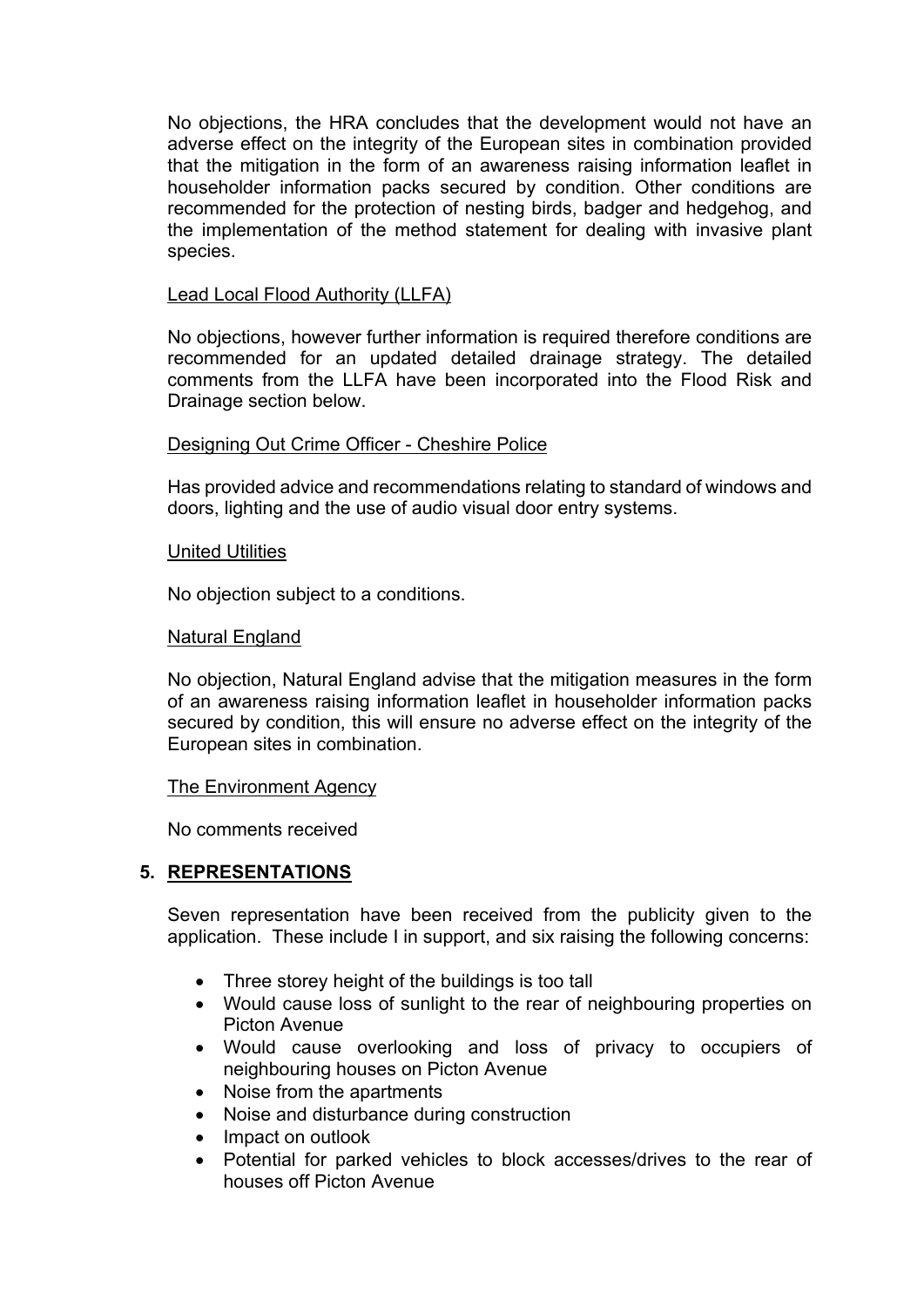- Proximity to expressway and safety
- Need to ensure adequate parking
- Need to ensure adequate services, suitable access and road surfaces.
- Landscaping and need to retain the line of trees at the rear of 20-40 Picton Avenue
- Houses would be more appropriate for this site
- Loss of views
- Loss of property values

## **6. ASSESSMENT**

#### 6.1Principle of Development

The application site falls within an area designated as Primarily Residential on the Halton Unitary Development Plan Proposals Map. The principle of residential use of the site is therefore considered to be acceptable in principle. Furthermore it would be consistent with the emerging Delivery and Allocations Local Plan which proposes to allocate the site for housing (Ref. R55).

## 6.2Design and Appearance

The proposal is to construct a three storey apartment building, constructed parallel to Sewell Street, with multiple entrance points and window proportions to give it a terraced like appearance. The roof would have a mixture of pitched and flat elements so as to break up the mass of the building and minimise its overall visual impact.

The elevations would include a contrasting palette of materials (a mix of facing brick, render, and glazing) that would provide for a quality modern finish. It is recommended that approval of final building materials be approved prior to commencement.

The proposed design and appearance is considered to be acceptable, it would not harm the character and appearance of the area, and would not cause loss of privacy or harm the living conditions of neighbouring occupiers. It would comply with the design of New Residential Development SPD and Policies BE1, BE2 and H6 of the Halton UDP and CS18 of the Halton Core Strategy.

#### 6.3Living Conditions

Concerns have been raised by neighbouring residents in relation to the potential overlooking and loss of privacy to the rooms at the rear of their properties and gardens.

The nearest dwelling houses are the terraced properties to the east along Picton Avenue. These have habitable room windows to the rear, but long rear gardens providing for a good degree of separation from the proposed apartments. In such instances Halton's Design of New Residential Development SPD advises an interface distance of 21m plus an additional 3m as the new building would be three storey. The proposed habitable room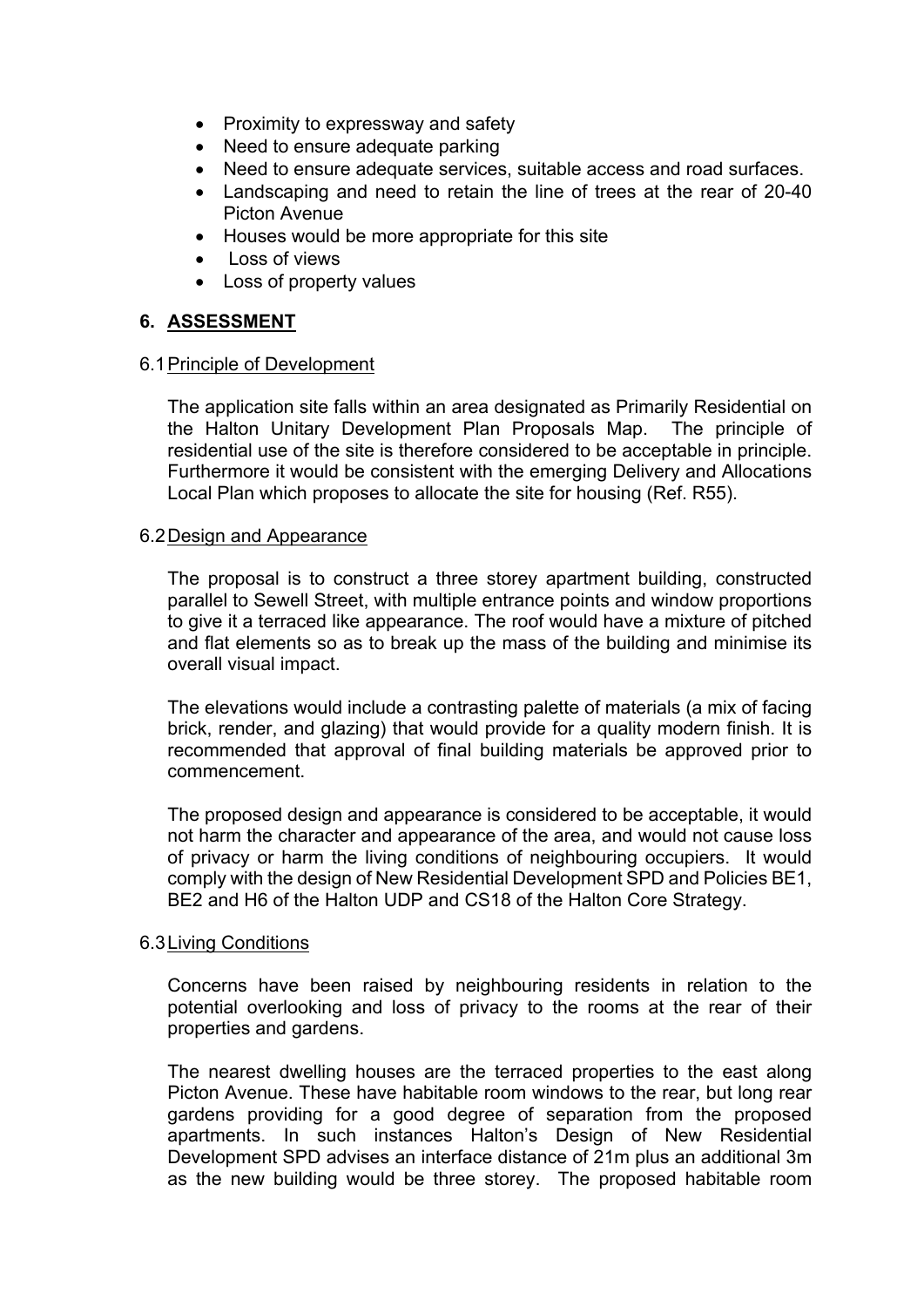windows would be approximately 27m away from the nearest rear elevation on Picton Avenue, therefore exceeding the above guidance.

Whilst it is acknowledged the upper floors would overlook the rear gardens to some degree, Sewell Street and the footway does provide approximately an 8m separation from their rear boundary walls, this degree of overlooking of gardens would be similar to many existing residential settings.

Consequently, a refusal on loss of privacy, overshadowing or loss of light could not be sustained. Overall, the proposal ensures that a good standard of living conditions to existing surrounding occupiers would be maintained. It would comply with the design of New Residential Development SPD and Policies BE1, BE2 and H6 of the Halton UDP and CS18 of the Halton Core Strategy.

#### 6.4Highways and Access

The application has been submitted with a Transport Statement (TS) to support the proposal, and the Highways Officer has been consulted. The TS demonstrates that the proposal would not increases traffic to an unacceptable level. The proposed vehicle and pedestrian access will be taken from Perry Street / Sewell Street via Picton Avenue, and the submitted plans demonstrate that this will ensure suitable visibility and safe access for vehicles and pedestrians.

The level of car parking is considered to be acceptable for the 33 apartments. The Highways Officer also recommends conditions to make provision for the implementation of the secure cycle storage, and for electric vehicle charging points, which will provide choice of travel and support low carbon modes of transport. Conditions are also recommended to ensure the access, parking and service areas are satisfactorily constructed, and for the provision and a construction management plan.

Based on all the above, the proposed development is considered to be acceptable from a highways, transportation and accessibility perspective. It would not have an unacceptable impact on highway safety, and accords with Policies BE1, TP6, TP7, TP12, TP15, TP17 of the Halton Unitary Development Plan and Policy CS15 of the Halton Core Strategy Local Plan, and the NPPF.

#### 6.5Flood Risk and Drainage

The application site is less than 1ha in area, and located in Flood Zone 1 therefore a flood risk assessment is not necessary. The applicant has provided a drainage strategy as well as micro drainage and infiltration testing results. The Lead Local Flood Authority has been consulted, and whilst they have no objection in principle they have made the following comments.

It appears that it is proposed that surface water would be discharged to main sewer via an attenuation tank and a hydrobrake to restrict discharge to 5l/s. Whist infiltration test results are included there is no interpretation of these.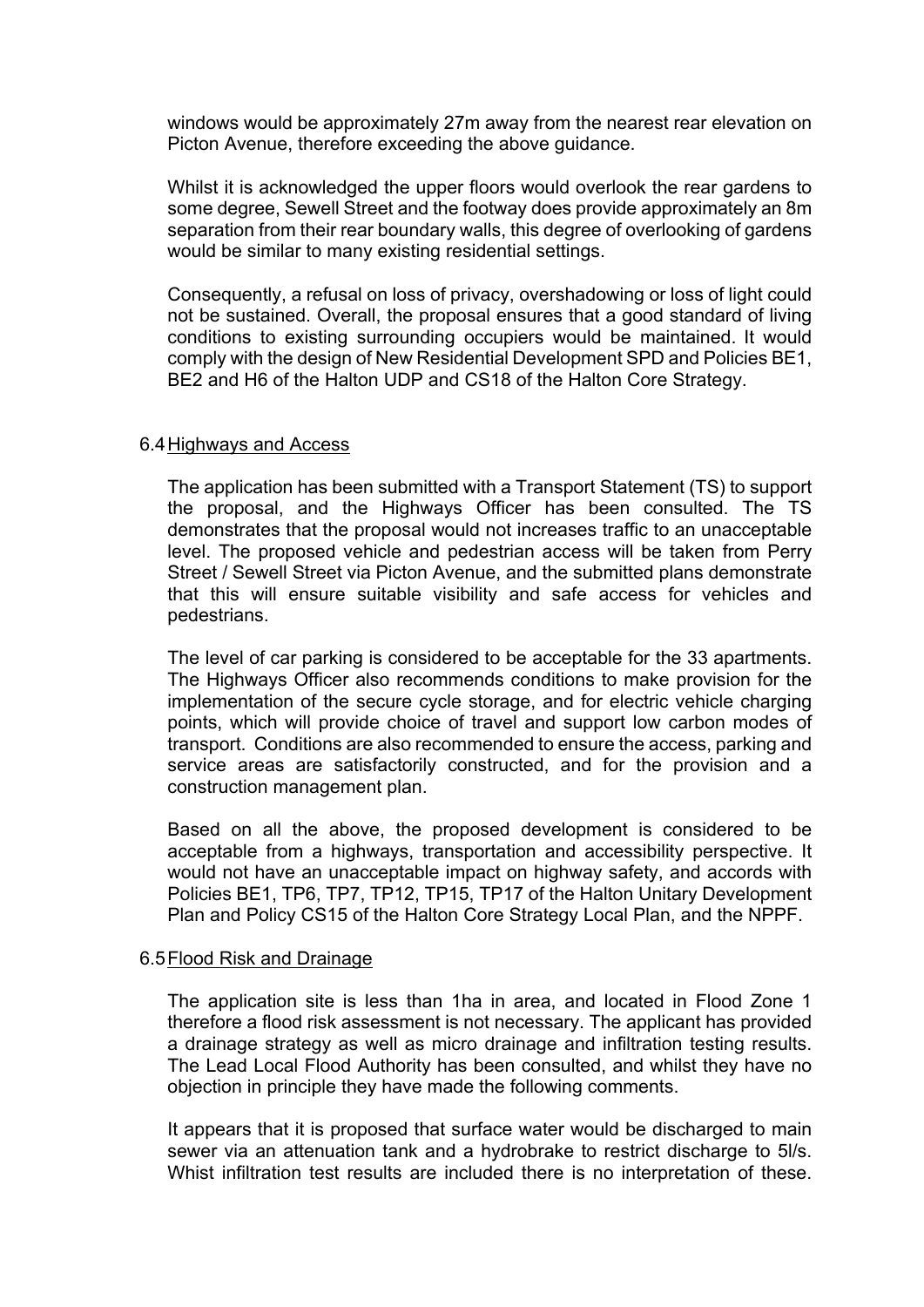Therefore, it is unclear whether the discharge of surface water to sewer is justified.

There is no justification given for the proposed discharge rate of 5 l/s. As a brownfield development within a critical drainage area, the Halton Strategic Risk Assessment requires that discharges are limited to 50% of the existing runoff rate, greenfield rate or as close to this as possible. The LLFA does not accept that 5l/s is the minimum that can be safely achieved to avoid a risk of blockages and this should not be used as a justification for the proposed runoff rate.

Whilst no interpretation is provided with the micro drainage calculation. The proposed drainage system appears to be surcharged within the 30% AEP flood event and at risk of surface flooding during the 1% AEP +40%CC flood event. It is therefore unclear what the proposed standard of service is and whether the development would be safe from flood risk and would not increase risk elsewhere throughout the life of the development.

They also note that there is no maintenance management plan.

However, the LLFA is satisfied that the above could be satisfactorily addressed by conditions. The applicant has been provided these comments, notes that the information could be conditioned, and have contacted the LLFA directly to address what is required.

Based on the above and subject to the relevant conditions the proposal is considered to be acceptable from a flood risk and drainage perspective in compliance with Policy PR16 of the Halton Unitary Development Plan and Policy CS23 of the Halton Core Strategy Local Plan.

## 6.6Ecology

The applicant has submitted a preliminary ecological appraisal (Ref. P.1538.21, Ascerta, September 2021), and the Council's ecology advisor (MEAS) has been consulted, their comments on the proposals are summarised below.

Vegetation on site may have potential to be used as nesting sites by birds. A condition is recommended to ensure their protection. The proposed development will also result in the loss of bird breeding habitat. To mitigate for this loss, a condition is recommended for details and to secure the provision of bird nesting boxes.

The site has also been identified as having potential for badger and hedgehog which are classed as priority species, therefore to prevent any harm to the species conditions are recommended for reasonable avoidance measures including gaps in fencing to allow for connectivity in the area for hedgehogs.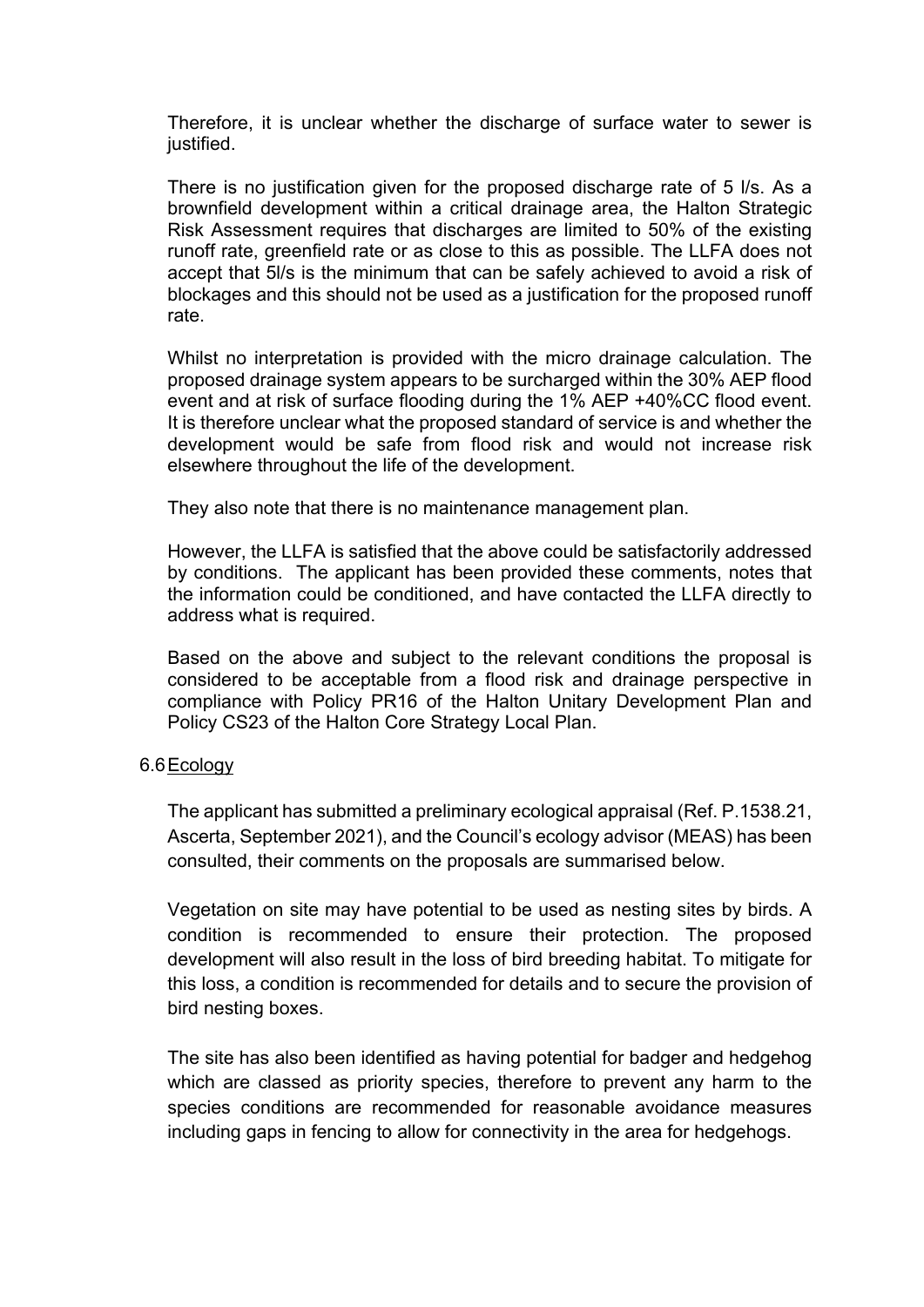The development site is near to the Mersey Estuary is a European and international protected site (SPA and Ramsar). Recreational pressure from residential development has been identified as a Likely Significant Effect alone and in-combination within the Liverpool City Region.

Therefore, MEAS have carried out a Habitats Regulations Assessment (HRA) for likely significant effects on behalf of the Council. The HRA concludes that the development would not have an adverse effect on the integrity of the protected sites in combination provided that an awareness raising information leaflet is provided in householder information packs for residents promoting the use of suitable alternative natural greenspace and highlighting the sensitivity of European sites with particular regard to the Mersey Estuary SPA and Ramsar. This can be secured by condition.

Natural England have been consulted on the HRA and also advise that the mitigation measures in the form of an awareness raising information leaflet in householder information packs is secured by condition.

Cotoneaster and Montbretia are present within the site boundary, these are classed as invasive plant species, and therefore the applicant has submitted a method statement to prevent it from spreading, and for its treatment and removal. The implementation of this can be secured by condition.

Subject to attachment of the conditions suggested above would ensure that the proposal from an Ecology perspective is compliant with Policies GE21 of the Halton Unitary Development Plan and Policy CS20 of the Halton Core Strategy Local Plan.

## 6.7Trees and Landscaping

The application is accompanied by an Arboricultural Impact Assessment Report. Whilst the site itself is relatively clear are trees, the report does identify two groups of trees along the western and northern boundaries of the site that slightly encroach into the site, these would require some removal in part whilst being able to retain and protect the rest during construction. The report also identifies two lime trees adjacent to Sewell Street, and proposes protective fencing. The tree protection measures can be secured by condition. None of these benefit from Tree Preservation Orders and the site does not fall within a designated Conservation Area.

Planning conditions would ensure that a suitable landscaping scheme and the replacement planting is secured, implemented and maintained, and that any new tree planting that is lost is replaced within a reasonable time frame.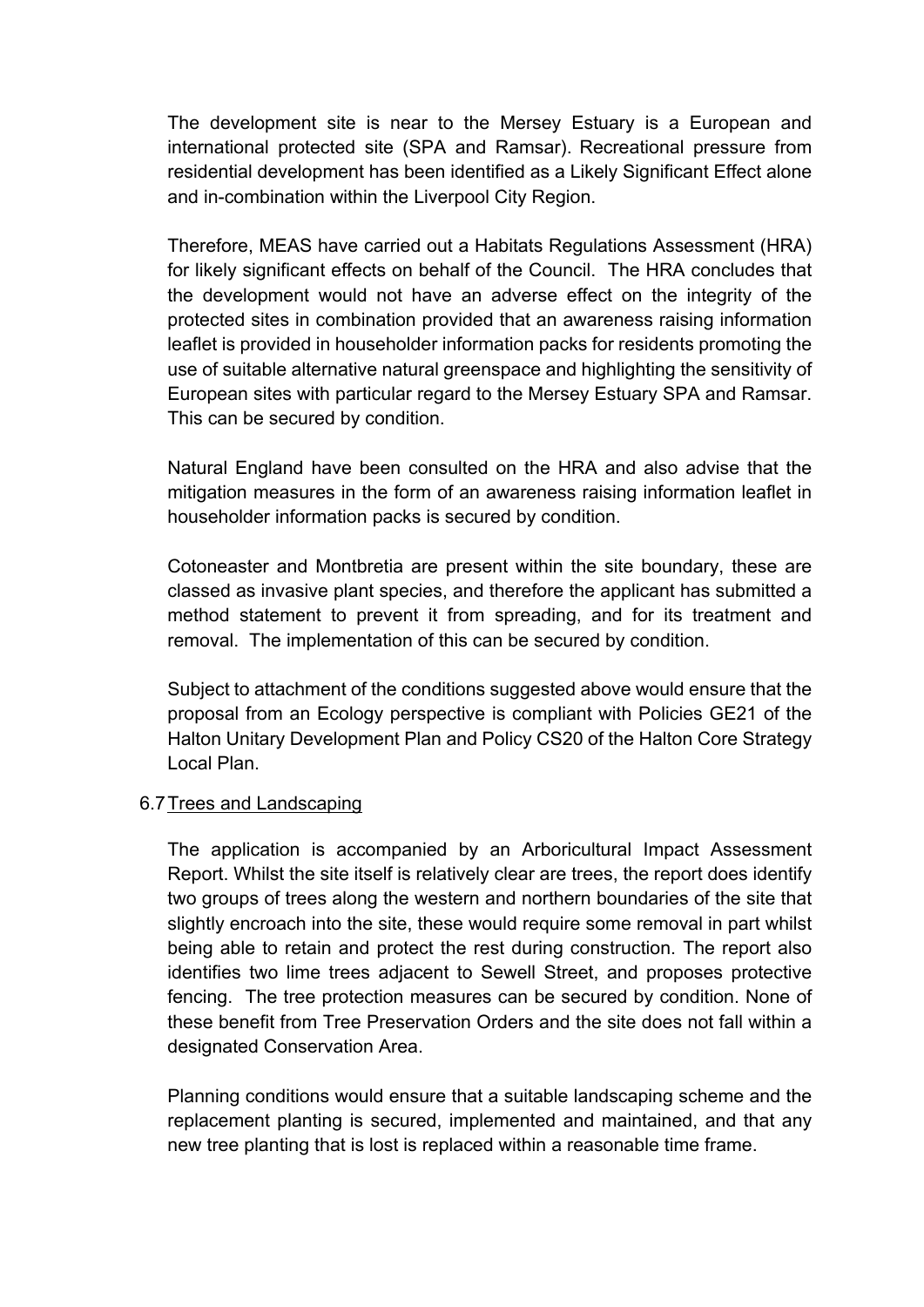Based on the above, the proposal is considered acceptable from a tree perspective in compliance with Policies BE1 of the Halton Unitary Development Plan and Policy CS21 of the Halton Core Strategy Local Plan.

#### 6.8Public and private amenity space

The requirements for the provision of public open space and recreational greenspace within new residential developments are set out in Policy H3 of the Halton Unitary Development Plan.

The open space requirement calculator has identified that there is a deficit of amenity greenspace and allotments in this particular neighbourhood. The deficiencies generated by the development would be met through a financial contribution in lieu of on-site provision. It is recommended that the financial contribution be secured by Section 106 agreement.

It is acknowledged that there is minimal provision of useable private amenity space onsite, the majority of the external areas being utilised for parking, bin and cycle storage, with limited areas of soft landscaping along the northern edge of the site. However, Rock Park is located adjacent to the southern part of the site, and can be accessed directly off Sewell Street. Whilst this may not constitute private amenity space, it would provide an easily assessable opportunity for future residents to enjoy an outside space on their doorstep, and it is considered that a refusal on the lack of on-site private amenity space could not be a substantive reason for refusal.

Representations have been made asking that the trees behind 20-40 Picton Road are retained and that the site is appropriately landscaping. The above trees fall outside of the application site, and would not be affected by these proposals. Planning conditions will ensure that the proposed landscape plans are implemented satisfactorily.

Based on the above, it is considered that the proposal would meet the local needs of the people living there, with regards to public open space provision and private amenity space. It would also be in compliance with Policy H3 of the Halton Unitary Development Plan.

## 6.9Affordable Housing

Policy CS13 of the Halton Core Strategy Local Plan states that affordable housing units will be provided , in perpetuity, on schemes including 10 or more dwellings (net gain) or 0.33 hectares or greater for residential purposes.

In this particular instance the proposal is for 33 apartments. The applicant has stated on the application form and within the submitted affordable housing statement that all of the proposed apartments would be 100% affordable housing.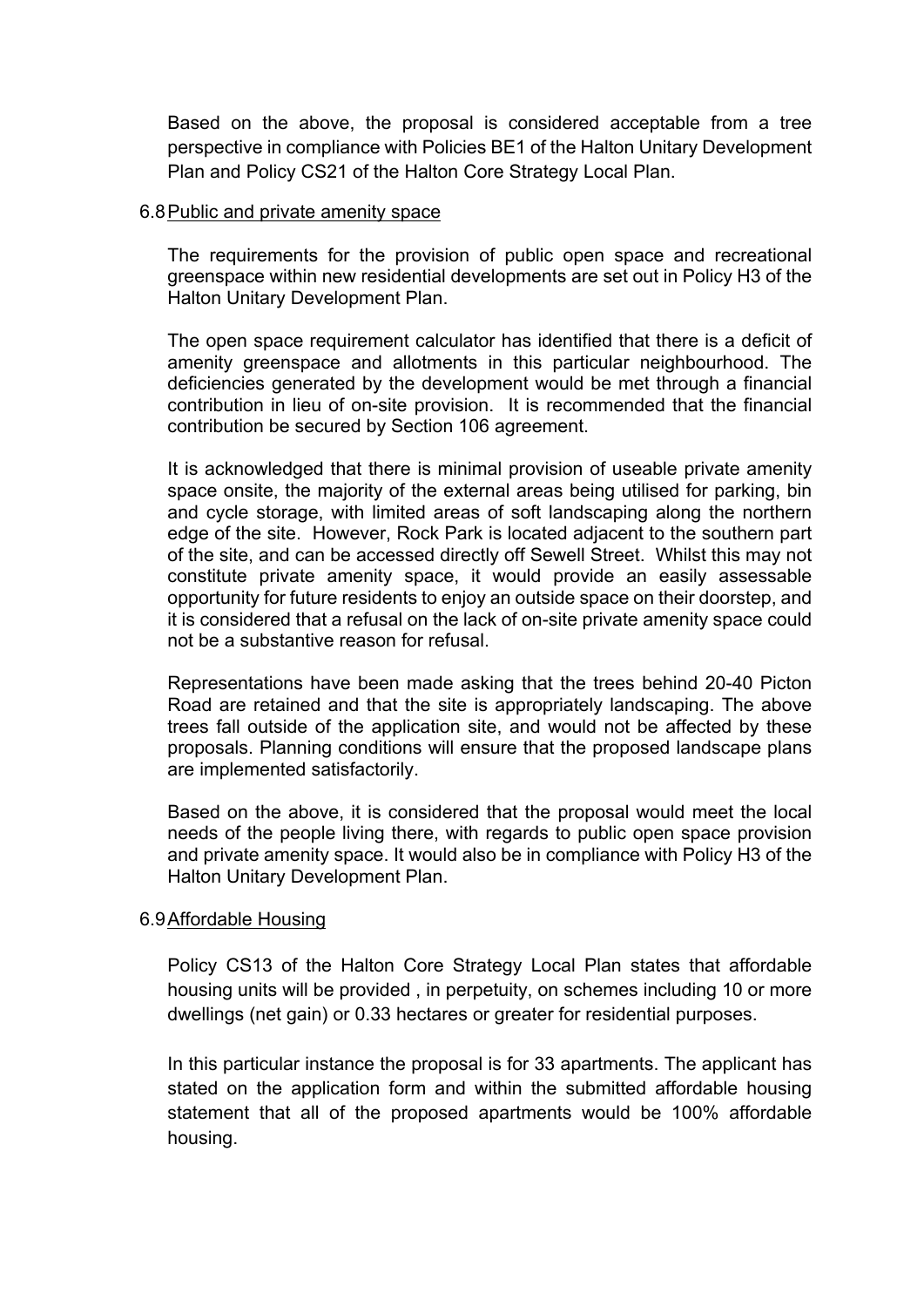For the avoidance of doubt it is recommended that a policy compliant affordable housing scheme, and its subsequent implementation, is secured in accordance with the Council's adopted Affordable Housing SPD.

Subject to the above being secured by way of condition or S106 agreement, the proposal is considered to be compliant with Policy CS13 of the Halton Core Strategy Local Plan and the Affordable Housing Supplementary Planning Document.

# 6.10 Sustainable Development and Climate Change

Policy CS19 of the Halton Core Strategy Local Plan outlines some principles which will be used to guide future development. Paragraph 10.7 of the applicant's design and access statement outlines the energy efficiency measures including highly efficient heating, high levels of insulation, and low energy lighting amongst other measures.

Furthermore, the NPPF seeks to ensure that development proposals are designed to enable charging of plug-in and other ultra-low emission vehicles in safe, accessible and convenient locations. The incorporation of facilities for charging plug‐in and other ultra‐low emission vehicles could be realistically achieved for this development. A condition is recommended to secure this.

Based on the above, the proposal is considered consistent with the requirements of Policy CS19 of the Halton Core Strategy Local Plan.

## 6.11 Ground Contamination

The application is accompanied by a site investigation report (Ref. A3888/21, January 2021). A condition to secure any necessary further site investigations and, if needed, a remediation strategy, its implementation and verification reporting to ensure that any ground contamination is dealt with appropriately.

The attachment of the condition above will ensure compliance with Policy PR14 of the Halton Unitary Development Plan and Policy CS23 of the Halton Core Strategy Local Plan.

## 6.12 Noise and Disturbance

The application is accompanied by a BS8233:2014 noise report which assesses the impact of the proximity of the adjacent expressway on the future noise levels at the apartments. The Environmental Protection Officer has been consulted and has no objections. The reports sets out the necessary mitigations measures including upgraded window specification and trickle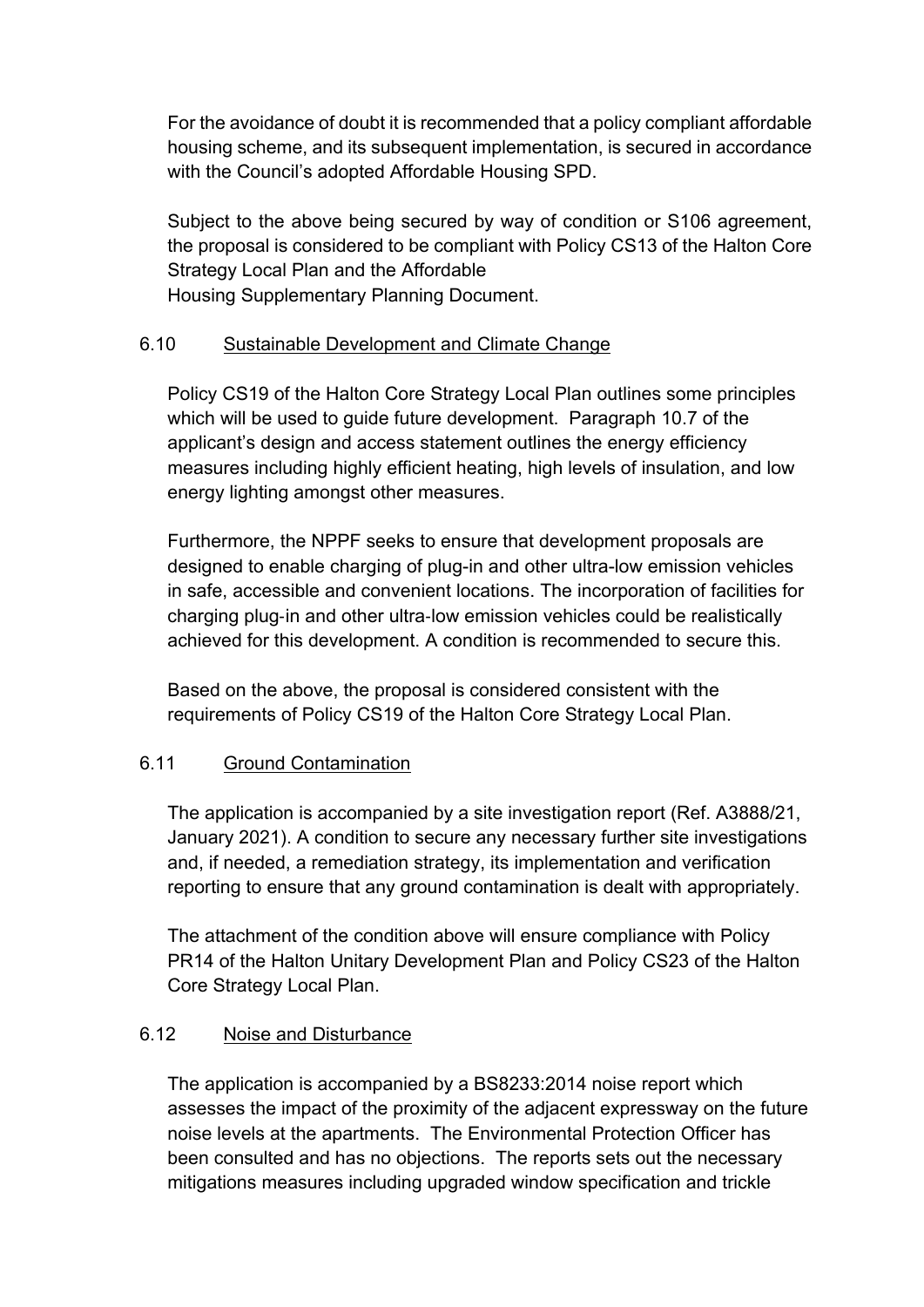vents. A condition is recommended to secure these mitigation measures to protect the living conditions of future occupiers of the apartments.

With regards to noise and disturbance during construction, the applicant has provided a pre commencement management plan outlining the hours of construction (Working hours would be Mon-Fri 08:00 to 16:30 except bank holidays, and 08:00 to 13:00 on Saturdays, with deliveries only Mon-Fri 09:30 to 15:00). The plan also includes noise and dust mitigation measure during construction, and vehicle cleaning measures. This plan can be secured by condition.

The attachment of the above conditions above will help mitigate against noise and disturbance to existing residents during construction, and the living conditions of future occupiers once complete, and ensure compliance with Policies BE1 and PR8 of the Halton Unitary Development Plan.

## 6.13 Waste Management

Policies WM8 and WM9 of the Joint Merseyside and Halton Waste Local Plan are applicable to this application.

The proposal is a major development and involves excavation and construction activities which are likely to generate significant volumes of waste. Policy WM8 of the Merseyside and Halton Waste Joint Local Plan (WLP), the National Planning Policy for Waste (paragraph 8) and Planning Practice Guidance (paragraph 49) apply. These policies require the minimisation of waste production and implementation of measures to achieve efficient use of resources, including designing out waste and minimisation of off-site disposal. In accordance with policy WM8, evidence through a waste audit or a similar mechanism (e.g. a site waste management plan) demonstrating how this will be achieved must be submitted and can be secured by a suitably worded planning condition.

The applicant has provided sufficient information in the Proposed Site Plan (Drawing No. 20.045 002 dated August 2021), Design and Access Statement and Transport Statement (Axis doc ref: 2955-01-TS01 dated September 2021) to comply with policy WM9 (Sustainable Waste Management Design and Layout for New Development) of the Merseyside and Halton Joint Waste Local Plan (WLP) and the National Planning Policy for Waste (paragraph 8).

## 6.14 Designing Out Crime

The designing out crime officer (DOCO) at Cheshire Police has been consulted and has provided guidance and advice relating to the standard of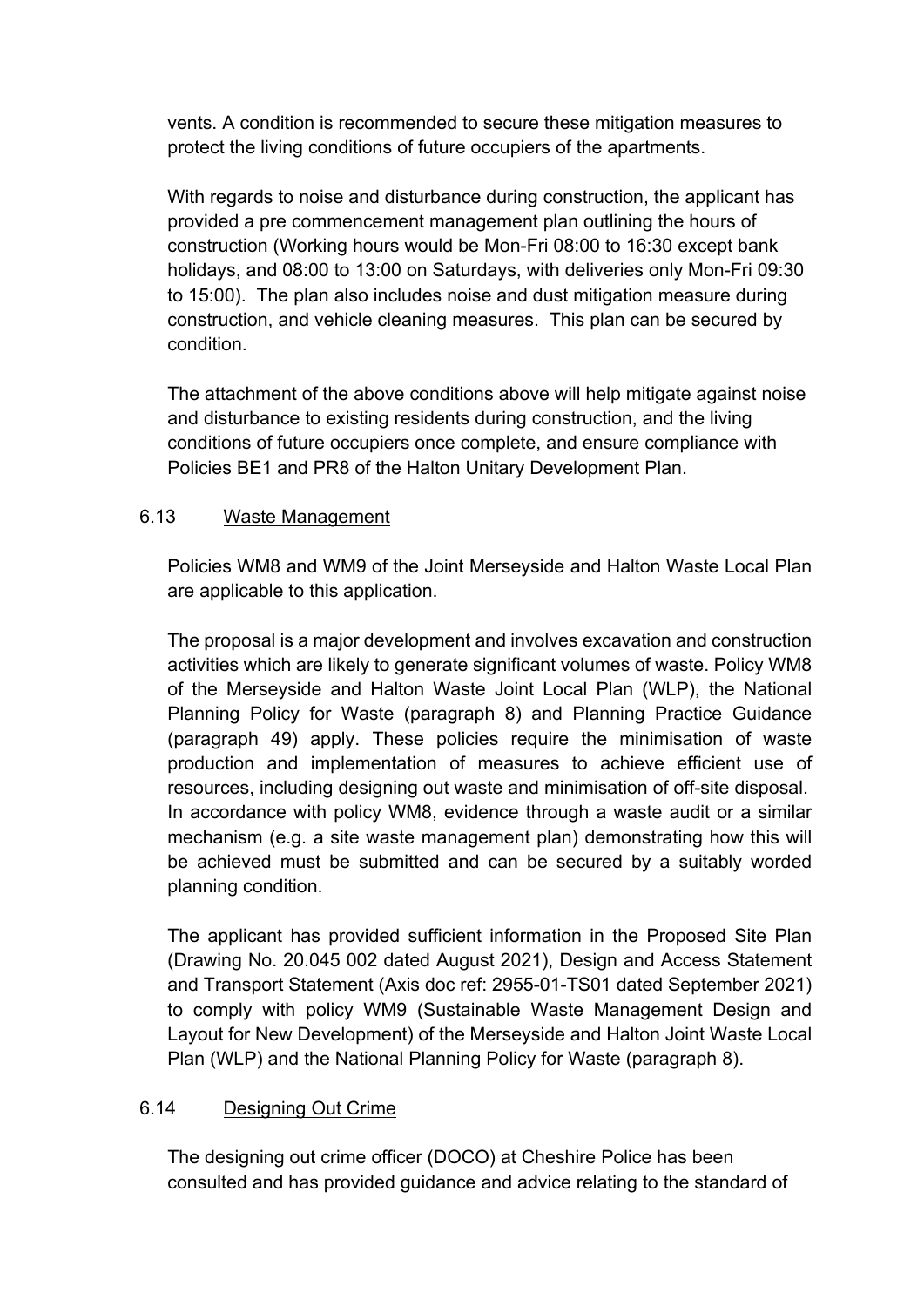windows and doors, lighting a video door entry system is installed to the apartments. Any communal areas and bin /cycle stores should all be fitted with an access control system. This advice can be forwarded to the applicant as an informative attached to any planning permission.

## 6.15 Other issues

Residents have also raised concerns over the loss of views and property prices, however these are not material planning consideration and can therefore not constitute a reason for refusal.

## **7. CONCLUSIONS**

In conclusion, the proposed apartments are acceptable in principle. The overall design and appearance of the apartments is considered to be acceptable, they would respect the character and appearance of the area and fully support the high quality design standards required for new development.

The proposal provides for a good standard of living conditions for future residents, and would ensure that the amenity of existing surrounding occupiers is not harmed.

The proposed vehicle and pedestrian access, and the level of car parking is considered to be acceptable for the 33 apartments. The provision of secure cycle parking and condition to secure EV charging with provide choice of travel and support low carbon modes of transport.

The proposals are consistent with the Council's standards and complies with the design of New Residential Development SPD and Policies BE1, BE2, GE21, PR14 and H3 of the Halton UDP, as well as Policies CS18 and CS19 of the Halton Core Strategy Local Plan.

## **8. RECOMMENDATION**

That the application is approved subject to the following:

- a) The entering into a legal or other agreement relating to securing financial contributions in lieu of on-site open space provision and affordable housing (this could be secured either by way of a condition or the legal agreement).
- b) Conditions relating to the following:
	- 1. Standard time limits condition (BE1)
	- 2. Approved plans condition (BE1 and TP17)
	- 3. Securing pre construction management plan (BE1)
	- 4. External facing materials (BE1 and BE2)
	- 5. Conditions for landscaping, planting, management and maintenance (BE1 and BE22)